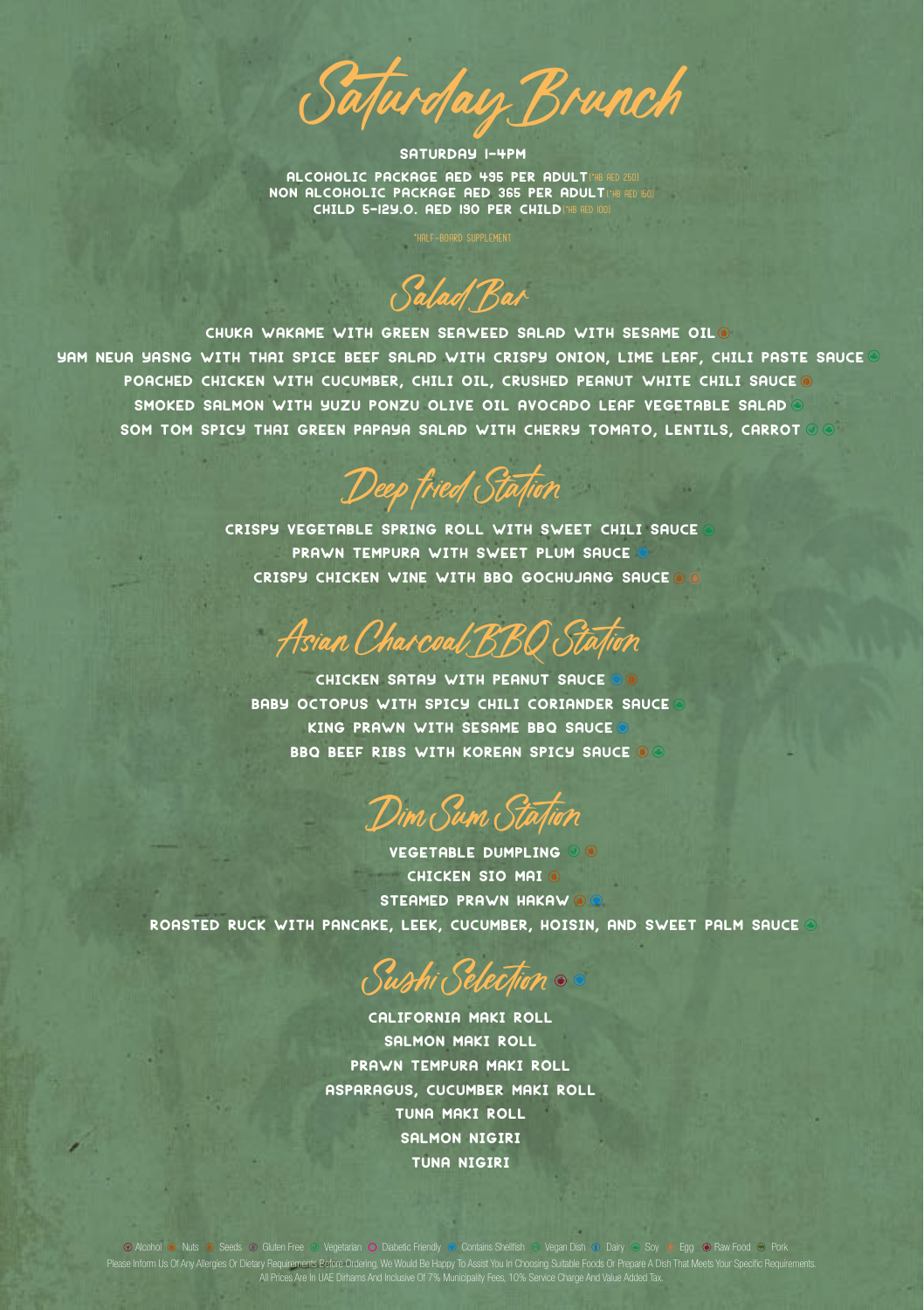Sashimi & Seafood Plate on ice Selection.

**SALMON TUNA GREEN MUSSELS CRAB STICKS** SMOKED CHARCOAL TENTACLES OCTOPUS **BLUE CRAB** PRAWN OUSTER

**WASABI** SOYA KIKKOMAN SAUCE SOYA GINGER SAUCE SPICY SESAME SAUCE CHILI CORIANDER SAUCE **GINGER PICKLE** A-JA SAUCE

Carving Station

BAKED PERFUMED WHOLE SEA BASS WITH LEMON GLASS, LIME LEAF, GALANGAL

"TOM YAM GOONG" SPICY PRAWN TOM YAM SOUP WITH MUSHROOM

Asian Bread Selection

**DEEP FRIED MANTOU® RICE CRACKER PRAWN CRACKER** 

Mains Selection

GREEN CURRY CHICKEN WITH EGGPLANT, SWEET BASIL TOFU SWEET AND SOUR SAUCE CHU CHI SEA BASS WITH CREAM COCONUT RED CURRY SAUCE CHILI AND LIME LEAF STIR FRIED VEGETABLE EGG NOODLE BLACK PEPPER BEEF WITH BALL PEPPER, WHITE ONION, SPRING ONION OF SEAFOOD FRIED RICE WITH MIXED VEGETABLE SOYA OYSTER SAUCE 0 0 STIR - FRIED MIXED VEGETABLES WITH SOYA SAUCE @ @ STEAMED JASMINE RICE

Deserts

## SELECTION OF ASIAN SWEET AND EXOTIC FRUIT

O Alcohol <sup>o</sup> Nuts o Seeds o Gluten Free o Vegetarian O Diabetic Friendy o Contains Shellfish o Vegen Distripublish Dairy o Soy or Egg o Raw Food o Pork<br>Le Inform Us Of Any Allergies Or Dietary Requirements Before Ordering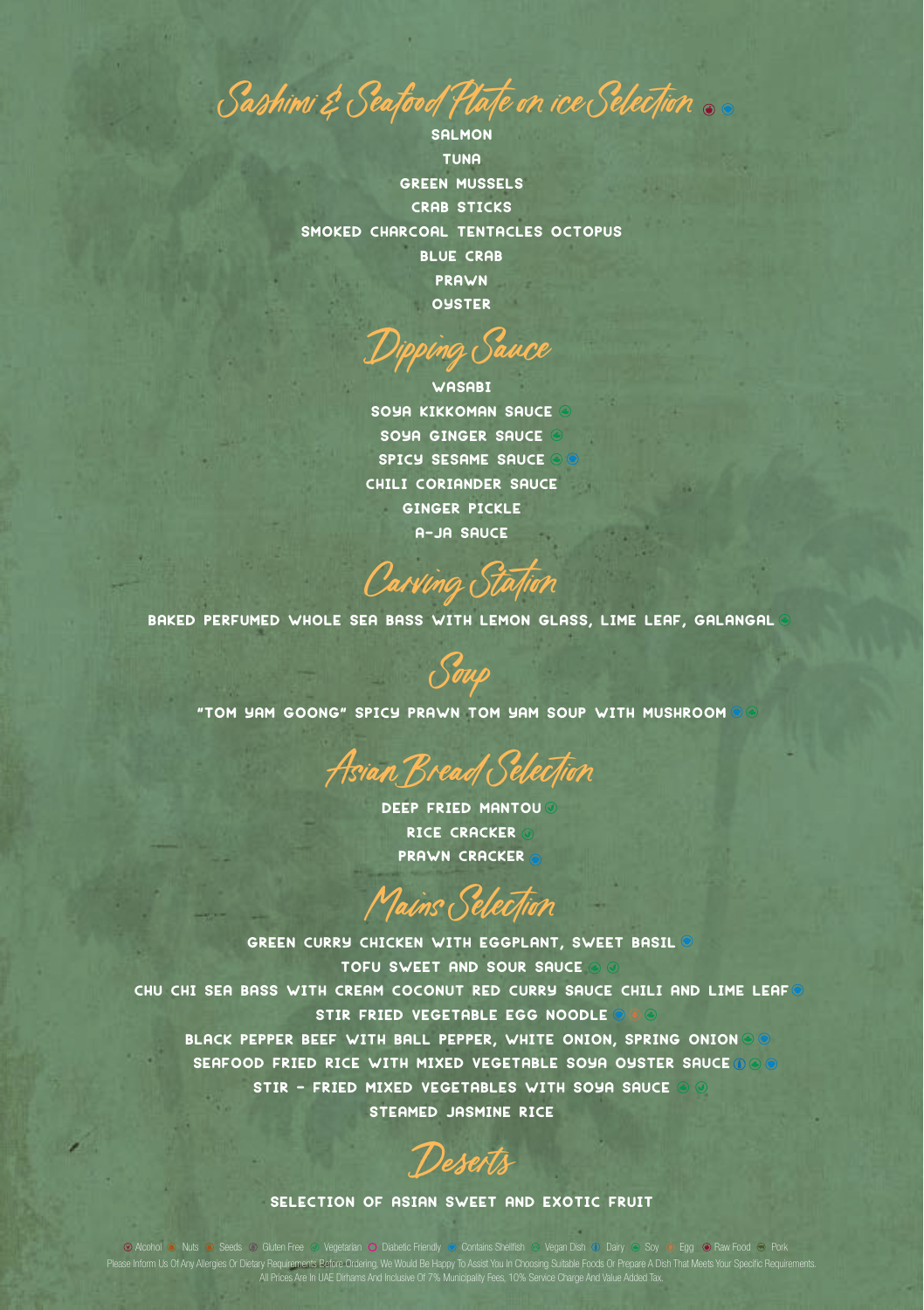Beverage Menu

Cocktails<br>planter punch<br>sion shaip, or

BACARDI WHITE RUM, PASSION SYRUP, GRENADINE, ORANGE JUICE, LEMON JUICE<br>-<br>-

**ANTER PUN<br>I SYRUP, GRENADINE<br>RUM PUNCH<br>ORANGE JUICE, PIN** BACARDI WHITE RUM, DARK RUM, ORANGE JUICE, PINEAPPLE JUICE, CRANBERRY JUICE<br>.

**RUM PUNCH<br>ARK RUM, ORANGE JUICE, PINEAPPLE J<br>DAIQUIRY YOUR WAY**<br>ROI WHITE RUM, SUGAR SYRUP, LEMON UM, DARK RUM, ORANGE JUICE, PINEAPPLE JUICE, C<br>**DATQUIRY YOUR WAY**<br>BACARDT WHITE RUM, SUGAR SYRUP, LEMON JUICE<br>**COSMOS**<br>VODKA, TRIPLÉ SEC, SUGAR SYRUP, LEMON JUICE

RUSSIAN STANDARD VODKA, TRIPLE SEC, SUGAR SYRUP, LEMON JUICE, CRANBERRY JUICE

**COSMOS**<br>E SEC, SUGAR SYRUP<br>**BEACH RITA**<br>TRIPLE SEC, LEMON JOSE CUERVO GOLD, TRIPLE SEC, LEMON JUICE, SUGAR SYRUP **BEACH RITA<br>GOLD RIPLE SEC LEMON JUICE**<br>JAPANESE MAJITO<br>ODA LEMON JUICE, SUGAR MINT

SAKE, SAKE, SODA, LEMON JUICE, SUGAR, MINT L

M*ocktails*<br>tiki mango<br>uuge simpl

MANGO JUICE, APPLE JUICE, LEMON JUICE, SIMPLE SYRUP, SODA WATER TIKI MANGO<br>JUKE LEMON JUKE, SIMPLE<br>TROPICAL TOAST<br>RUIT, APPLE JUKE, MINT LEAV

KIWI, PASSIONFRUIT, APPLE JUICE, MINT LEAVES, LIME JUICE TROPICAL TOAST<br>Ruit, Apple Juice, Mint Leav<br>HAWAIIAN DREAM<br>ICE, LINE JUICE, SIMPLE SYRUI

CUCUMBER, APPLE JUICE, LIME JUICE, SIMPLE SYRUP, BASIL, GINGER ALE